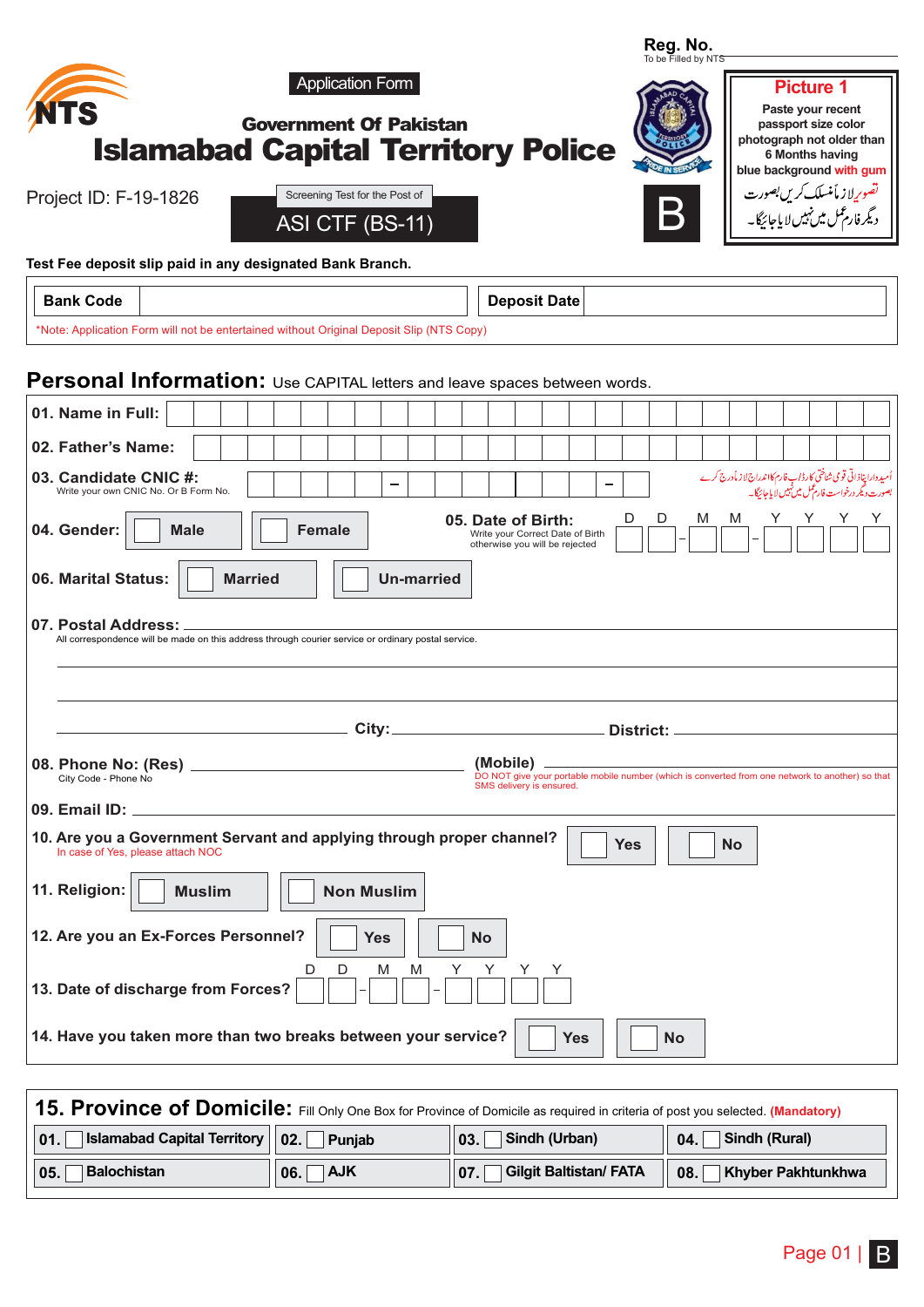|                   | 16. Desired Test City: Only One Box (Mandatory) |                                   |               |               |  |  |  |
|-------------------|-------------------------------------------------|-----------------------------------|---------------|---------------|--|--|--|
| Rawalpindi        | Islamabad                                       | $\vert$ 03.                       | <b>Multan</b> | Faisalabad    |  |  |  |
| 01.               | 02.1                                            | Lahore                            | 04.           | 05.           |  |  |  |
| ∣Karachi          | Sukkur                                          | $\overline{\phantom{a}}$ Peshawar | D.I. Khan     | <b>Quetta</b> |  |  |  |
| 06.               | 07.                                             | 08.                               | 09.           | 10.1          |  |  |  |
| Naseerabad<br>11. | Muzaffarabad<br>12.                             | $  $ 13. Gilgit                   | Gwadar<br>14. |               |  |  |  |

## **17. Academic Information:** (Please do not attach copies of your academic certificates at this stage.)

Note: 1. NTS will not issue Roll No Slips to those who have not filled in their academic record properly.

- 2. Candidate should convert their grades into marks. (O Level / A Level or any other degree having grade). 3. Write exact degree name & major subject mention in certificate / transcript.
	- 4. Result awaiting candidates are not eligible.

| Certificate /<br><b>Degree Level</b> | Degree / Sanad Title                        | <b>Specialization / Major Subject</b> | Year<br>Passing | <b>Obtained Marks</b><br>/ CGPA | <b>Total Marks</b><br>/ CGPA | <b>Board / University / Institute</b> |
|--------------------------------------|---------------------------------------------|---------------------------------------|-----------------|---------------------------------|------------------------------|---------------------------------------|
| 10 Years                             | O' Level<br>Matric<br>Other:                | Science<br>Arts<br>Other:             |                 |                                 |                              |                                       |
| 12 / 13 Years                        | F.A<br>A' Level<br>D.A.E<br>D.A.E<br>Other: |                                       |                 |                                 |                              |                                       |
| 14 Years                             | B.A<br>B.Sc<br>Other:                       |                                       |                 |                                 |                              |                                       |
| 16 Years                             | M.A<br>M.Sc<br>Other:                       |                                       |                 |                                 |                              |                                       |

#### **Undertaking By The Applicant:**

| $d/s/w$ of                                                                                           | <b>Picture 2</b>                                                 |
|------------------------------------------------------------------------------------------------------|------------------------------------------------------------------|
| do hereby solemnly                                                                                   | Affix your recent                                                |
| declare and affirm that I have read and understood the instructions and conditions for appearing in  | passport size color                                              |
| the NTS Test, and I have filled-up the application form as per instructions given below. In case of  | photograph not older than                                        |
| any information contained herein is found at any stage to be missing, untrue or false, my            | 6 Months having                                                  |
| candidature can be cancelled at any stage (even after employment, if so revealed later), and I shall | blue background with Stapler                                     |
| be liable to legal action.                                                                           | تصوریااز مأمنسلک کریں بصورت<br>دیگرفار عمل میں نہیں لا یاجائیگا۔ |
| Candidate's Signature<br>Thumb Impression<br>Date:                                                   |                                                                  |

### GENERAL INSTRUCTIONS / INFORMATION:

- Please fill the Application Form properly with complete and correct information / answers.
- Please DO NOT leave any field blank, otherwise your application may not be considered.
- Incorrect or false information may result in cancellation of your candidature at any stage, even after employment, and also proceeding of a legal action.
- Ø Attach your Two recent Passport Size Photographs, Copies of CNIC, Academic Certificates, Army Discharge Certificate, DCO signed Minority Ceriticate and Paid Original Bank Deposit Slip (NTS Copy)
- By Hand submission of Application Form is not allowed.
- Mobile Phones or any Electronic Gadgets are not allowed in Test Center premises.
- Ø **Last date for submission of application form is Monday, 27<sup>th</sup> May, 2019.**
- Ø NTS will not be responsible for late receiving of application through courier / Pakistan Post etc.

#### **UAN Website** : www.nts.org.pk  $: +92 - 51 - 844 - 444 - 1$

# **Help Line: Please Send Application Forms to:**

National Testing Service (HQ) ICTP Project

Plot 96, Street No. 4, Sector H-8/1, Islamabad.

For further details, keep visiting NTS website.